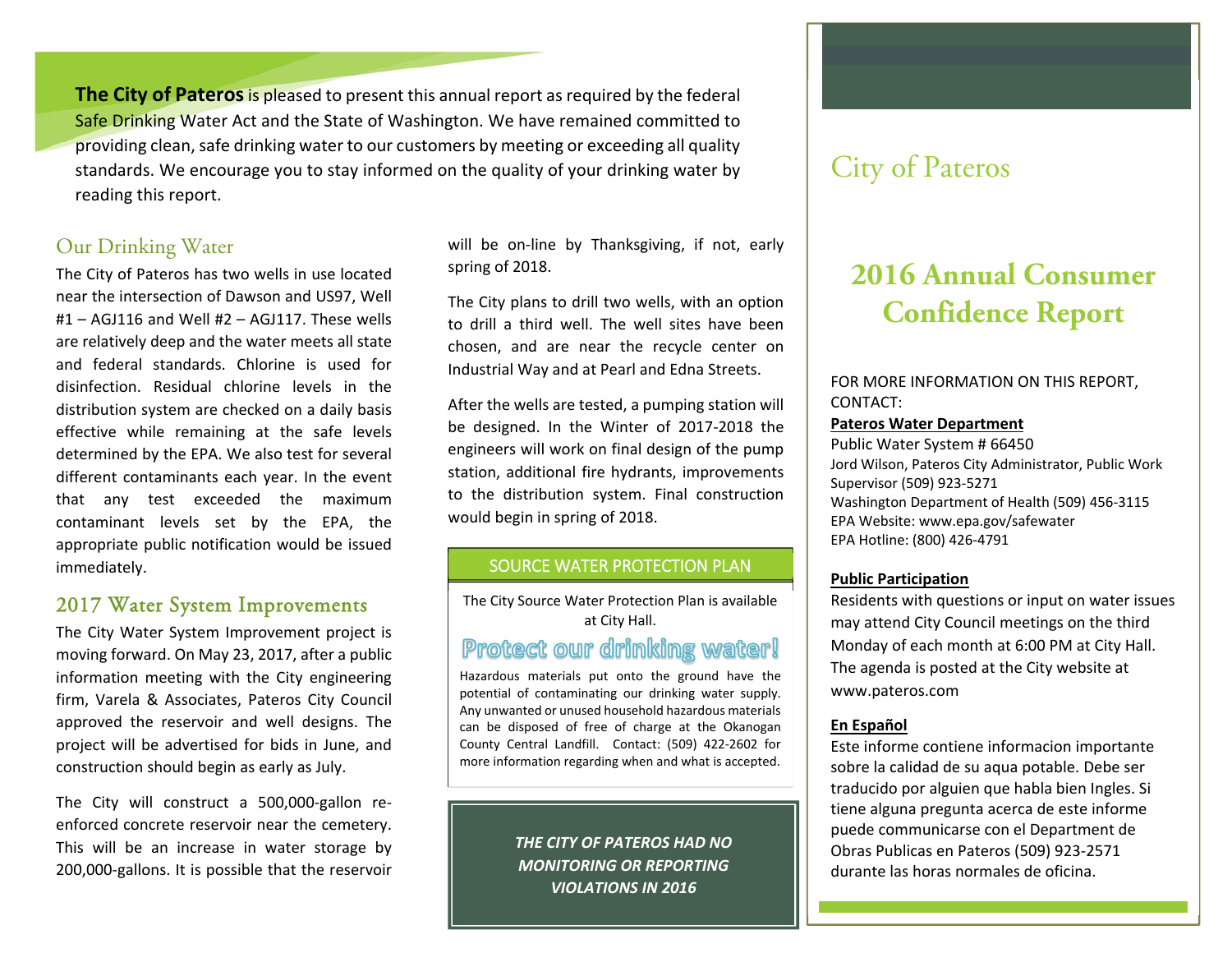## The Effects of Lead in Drinking **Water**

In Washington State, lead in drinking water comes primarily from materials and components used in household plumbing. The more time water has been sitting in pipes, the more dissolved metals, such as lead, it may contain. Elevated levels of lead can cause serious health problems, especially in pregnant women and young children.

To help reduce potential exposure to lead: for any drinking water tap that has not been used for 6 hours or more, flush water through the tap until the water is noticeably colder before using for drinking or cooking. You can use the flushed water for watering plants, washing dishes, or general cleaning. Only use water from the cold‐water tap for drinking, cooking, and especially for making baby formula. Hot water is likely to contain higher levels of lead. If you are concerned about lead in your water, you may wish to have your water tested. Information on lead in drinking water is available from the EPA's Safe Drinking Water Hotline at 1‐800‐426‐ 4791 or online at http://www.epa.gov/safewater/lead**.**

# **Cross Connection Control**

Cross connections are links between drinking water piping and any plumbing or equipment through which it may be possible for used water or other substances to enter (or backflow) into the public water supply. Our Cross Connection Control Program helps control backflow and cross connections by identifying and eliminating unsafe situations or practices; however, a large part of the success of the program depends on the cooperation of our city's property owners.

Each individual property owner is responsible for maintaining their plumbing system according to the plumbing code and state regulations. This includes preventing or eliminating cross connections. If you have <sup>a</sup> lawn irrigation system fertilizer hose attachment or any other type of water‐using equipment, you have <sup>a</sup> cross connection and should be taking measures to prevent backflow. Many of these household cross connections require the installation of mechanical units called backflow prevention assemblies. These units, when properly installed, tested and maintained, prevent used water or substances from flowing backward.

If you have question about the cross connections, or plan on installing a backflow prevention assembly on you property, you are encouraged to contact Pateros City Hall at (509) 923‐2571

### Lead and copper monitoring results in City of Pateros for 2016

*Lead and Copper standard test is required every 3 years. Next test is scheduled for September of 2019*  Lead and Copper 90<sup>th</sup> percentile: Out of every 10 homes sampled, 9 were at or below this level.

| <b>Parameter and Units</b> | <b>MCLG</b> | <b>Action</b><br>Level | 2016 Results<br>90 <sup>th</sup><br><b>Percentile</b> | <b>Major Sources in Drinking Water</b>                                   |
|----------------------------|-------------|------------------------|-------------------------------------------------------|--------------------------------------------------------------------------|
| Copper (ppm)               | 1.3         | 1.3                    | 0.154                                                 | Corrosion of household plumbing systems;<br>erosion of natural deposits. |
| Lead (ppb)                 | 0           | 15                     | 0.0017                                                | Corrosion of household plumbing systems;<br>erosion of natural deposits. |

#### Important Health Information

Drinking water, including bottled water, may reasonably be expected to contain at least small amounts of some contaminants. The presence of contaminants does not necessarily indicate that water poses a health risk. More information about contaminants and potential health effects can be obtained by calling the EPA's Safe Drinking Water Hotline (1‐ 800‐426‐4791).

Some people may be more vulnerable to contaminants in drinking water than the general population.

Immunocompromised persons such as persons with cancer undergoing chemotherapy, persons who have undergone organ transplants, people with HIV/AIDS or other immune system disorders, some elderly, and infants can be particularly at risk from infections. These people should see advice about drinking water from their health care providers. EPA/CDC guidelines on appropriate means to lessen the risk of infection by Cryptosporidium and other microbial contaminants are available from the Safe Drinking Water Hotline (1‐800‐426‐4791).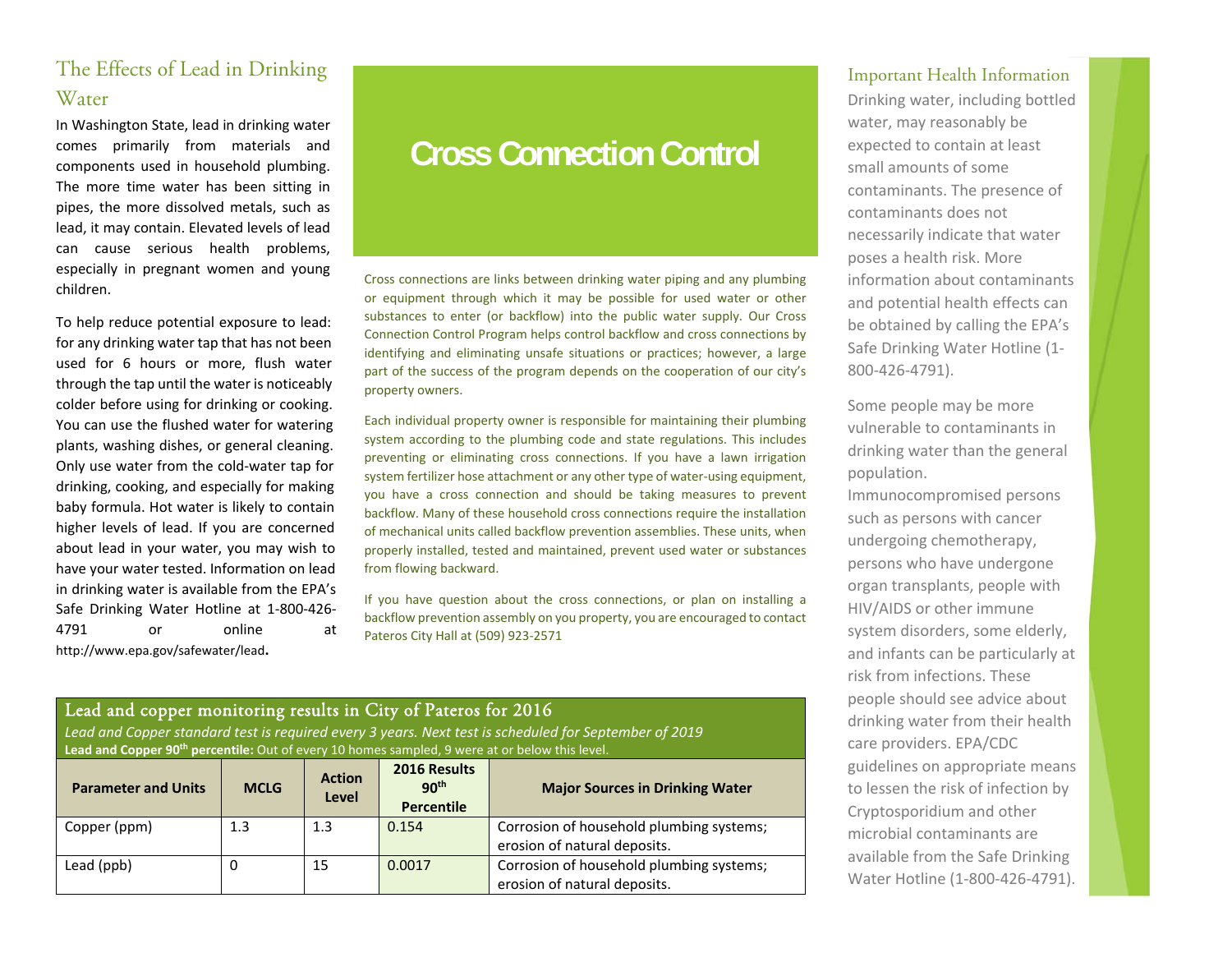## Quality Data Table for 2016

| <b>CONTAMINANTS</b>           | <b>EPA's Allowable</b><br><b>Limits</b> |                | <b>YOUR</b>    | <b>SAMPLE</b> | VIOL-     | <b>TYPICAL SOURCE</b>                                                                                                                        |  |  |
|-------------------------------|-----------------------------------------|----------------|----------------|---------------|-----------|----------------------------------------------------------------------------------------------------------------------------------------------|--|--|
| (UNITS)                       | <b>MCLG</b>                             | <b>MCL</b>     | <b>WATER</b>   | YEAR*         |           |                                                                                                                                              |  |  |
| <b>Inorganic Contaminants</b> |                                         |                |                |               |           |                                                                                                                                              |  |  |
| Antimony (ppb)                | 6                                       | 6              | 5              | 2011          | <b>No</b> | Discharge from petroleum refineries; fire<br>retardants; ceramics; electronics; solder                                                       |  |  |
| Arsenic (ppb)                 | $\mathbf 0$                             | 10             | $\overline{2}$ | 2011          | No        | Erosion of natural deposits; Runoff from<br>orchards; runoff from glass and<br>electronics production wastes                                 |  |  |
| Asbestos                      | $\mathbf 0$                             | $\overline{7}$ | 0.119          | 2015          | <b>No</b> | Decay of asbestos cement water mains;<br>Erosion of natural deposits                                                                         |  |  |
| Barium (ppm)                  | $\overline{2}$                          | $\overline{2}$ | 0.114          | 2011          | No        | Discharge of drilling wastes; Discharge<br>from metal refineries; Erosion of natural<br>deposits                                             |  |  |
| Cadmium (ppb)                 | 5                                       | 5              | 0.3            | 2011          | <b>No</b> | Corrosion of galvanized pipes; Erosion of<br>natural deposits; Discharge from metal<br>refineries; Runoff from waste batteries<br>and paints |  |  |
| Chromium (ppb)                | 100                                     | 100            | 4.7            | 2011          | No        | Discharge from steel and pulp mills;<br>Erosion of natural deposits                                                                          |  |  |
| Cyanide (ppb)                 | 200                                     | 200            | 10             | 2011          | <b>No</b> | Discharge from Steel/metal factories;<br>Discharge from plastic and fertilizer<br>factories                                                  |  |  |
| Fluoride (ppm)                | 4                                       | 4              | 0.19           | 2011          | <b>No</b> | Erosion of natural deposits; Water<br>additive which promotes strong teeth;<br>Discharge from fertilizer and aluminum<br>factories           |  |  |
| Mercury (ppb)                 | $\overline{2}$                          | $\overline{2}$ | 0.3            | 2011          | <b>No</b> | Erosion of natural deposits; Discharge<br>from refineries and factories; Runoff from<br>landfills; Runoff from cropland                      |  |  |
| Nitrate (ppm)                 | 10                                      | 10             | 2.9            | 2016          | No        | Runoff from fertilizer use; Leaching from<br>septic tanks, sewage; Erosion of natural<br>deposits                                            |  |  |
| Nitrite (ppm)                 | 1                                       | 1              | < 0.07         | 2016          | No        | Runoff from fertilizer use; Leaching from<br>septic tanks, sewage; Erosion of natural<br>deposits                                            |  |  |
| Radium (pCi/L)                | n/a                                     | n/a            | <b>ND</b>      | 2013          | No        |                                                                                                                                              |  |  |
| Selenium (ppb)                | 50                                      | 50             | 5              | 2011          | No        | Discharge from petroleum and metal<br>refineries; Erosion of natural deposits;<br>Discharge from mines                                       |  |  |
| Thallium (ppb)                | 0.5                                     | $\overline{2}$ | $\mathbf{1}$   | 2011          | No        | Leaching from ore-processing sites;<br>Discharge from electronics, glass, and<br>drug factories                                              |  |  |

### TERMS AND ABBREVIATIONS

**Action Level (AL).** The concentration of a contaminant which, if exceeded, triggers treatment or other requirements that a water system must follow.

**Maximum Contaminant Level (MCL)**: The highest level of a contaminant that is allowed in drinking water. MCLs are set as close to the MCLGs as feasible using the best available treatment technology.

**Maximum Contaminant Level Goal (MCLG):** The level of a contaminant in drinking water below which there is no known or expected risk to health. MCLGs allow for a margin of safety.

**Maximum Residual Disinfectant Level (MRDL):** The highest level of a disinfectant allowed in drinking water. There is convincing evidence that addition of a disinfectant is necessary for control of microbial contaminants

**Maximum Residual Disinfectant Level Goal (MRDLG):** The level of a drinking water disinfectant below which there is no known or expected risk to health. MRDLGs do not reflect the benefits of the use of disinfectants to control microbial contaminants

**n/a:** Not Applicable

**Not Detected (ND):** Lab analysis indicates that the contaminant is not present or not detectable with the best available technology.

**ppb:** Parts per billion, or micrograms per liter.

**ppm:** Parts per million, or milligrams per liter.

**Range:** The lowest (minimum) amount of contaminant detected and the highest (maximum) amount detected during a sample period.

**Treatment Technique (TT):** A required process intended to reduce the level of a contaminant in drinking water.